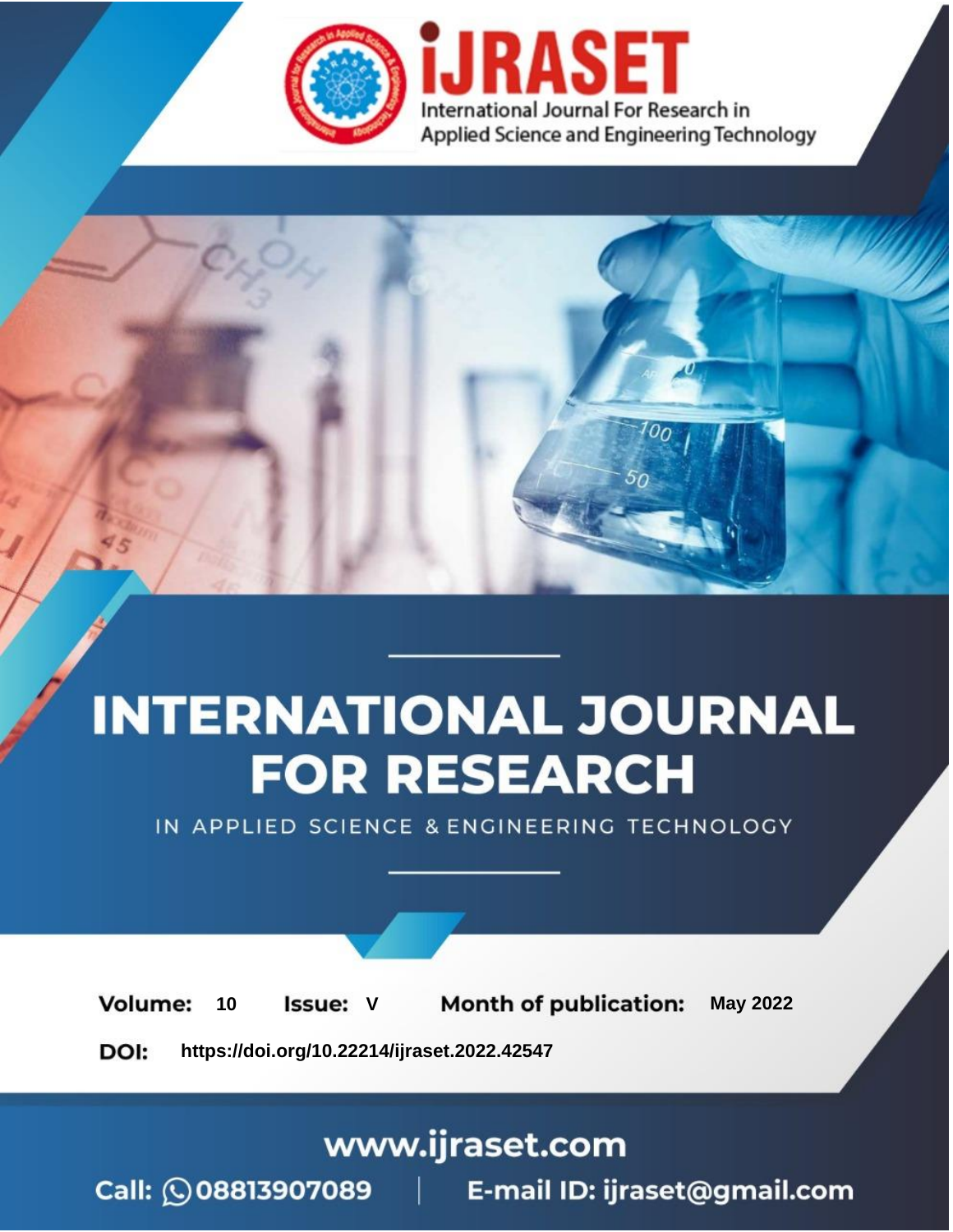

International Journal for Research in Applied Science & Engineering Technology (IJRASET**)**  *ISSN: 2321-9653; IC Value: 45.98; SJ Impact Factor: 7.538 Volume 10 Issue V May 2022- Available at www.ijraset.com*

### **Expanded Polystyrene Concrete**

Sagar Bedanta<sup>1</sup>, Sonam Mishra<sup>2</sup>, Alok Kumar Rout<sup>3</sup>, Abinash Mohanty<sup>4</sup>, Ananya Punyotoya Parida<sup>5</sup> *1, 2, 3, <sup>4</sup>Student, Civil Engineering, Gandhi Institute for Technology, Bhubaneswar, Odisha, India <sup>5</sup>Professor, Department of Civil Engineering, Gandhi Institute for Technology, Bhubaneswar, Odisha, India*

*Abstract: Expanded polystyrene (EPS) geofoam is a lightweight material that has been used in engineering applications since at least the 1950s. Its density is about a hundredth of that of soil. It has good thermal insulation properties with stiffness and compression strength comparable to medium clay. It is utilized in reducing settlement below embankments, sound and vibration damping, reducing lateral pressure on sub-structures, reducing stresses on rigid buried conduits and related applications. Expanded polystyrene waste in a granular form is used as lightweight aggregate to produce lightweight structural concrete with the unit weight varying from 1200 to 2000 kg/m³. The polystyrene aggregate concrete was produced by partially replacing coarse aggregate in the reference (normal weight) concrete mixtures with equal volume of the chemically coated crushed polystyrene granules. This paper reports the results of an experimental investigation into the engineering properties, such as compressive strength, modulus of elasticity, drying shrinkage and creep, of polystyrene aggregate concrete varying in density. The main objectives of this study are the cement contents for the concrete mixtures used were 410 and 540kg/m³. Keywords: EPS, Cement, aggregate ,Compressive strength.*

#### **I. INTRODUCTION**

Lightweight concretes (LWCs) can be used in various construction fields. It can be used for repairing wooden floors of old buildings, carrying walls of low thermal conduction, bridge decks, floating quay, etc. For the first applications, the lightest possible material is used, i.e., usually it has a specific gravity of 0.5, the strength being of less importance.



Figure 1: EPS Concrete

But for some structural applications, a compressive strength higher than 40 MPa is sometimes necessary, which leads the designer to optimize a material with a specific gravity close to 1.8. In such a case, lightweight aggregates, such as expanded glass or clay, take part in the resistance of the composite. The possibilities offered by new cement-based materials suggest that it is possible to improve the compressive strength versus the specific gravity, or to reach equivalent strength for lower specific gravity. It is proposed to use very lightweight inclusions, like expanded polystyrene (EPS), having a specific gravity of about 0.02 in an ultrahigh strength matrix having a strength higher than 130 MPa.However, the mechanical behavior of such a material is quite different from that of an ordinary LWC. It is known that the stress distribution within a granular cement-based composite depends on the sizes of the inclusions and on the respective modulus of the matrix and of the inclusions. When the aggregate has a modulus higher than that of the matrix, stress concentrations appear in the vicinity of the aggregates. However, when dealing with very lightweight aggregate, like EPS, having a negligible modulus, the two-phase models are in their limit of applicability. Another way is to refer to models based on porosity, assuming that the concrete is described as a matrix containing voids (EPS spheres).The aim of this report is to achieve a mix design for Lightweight EPS Concrete with density lesser than 1800kg/m<sup>3</sup> and enough high compressive strength so that it can be used in construction purpose.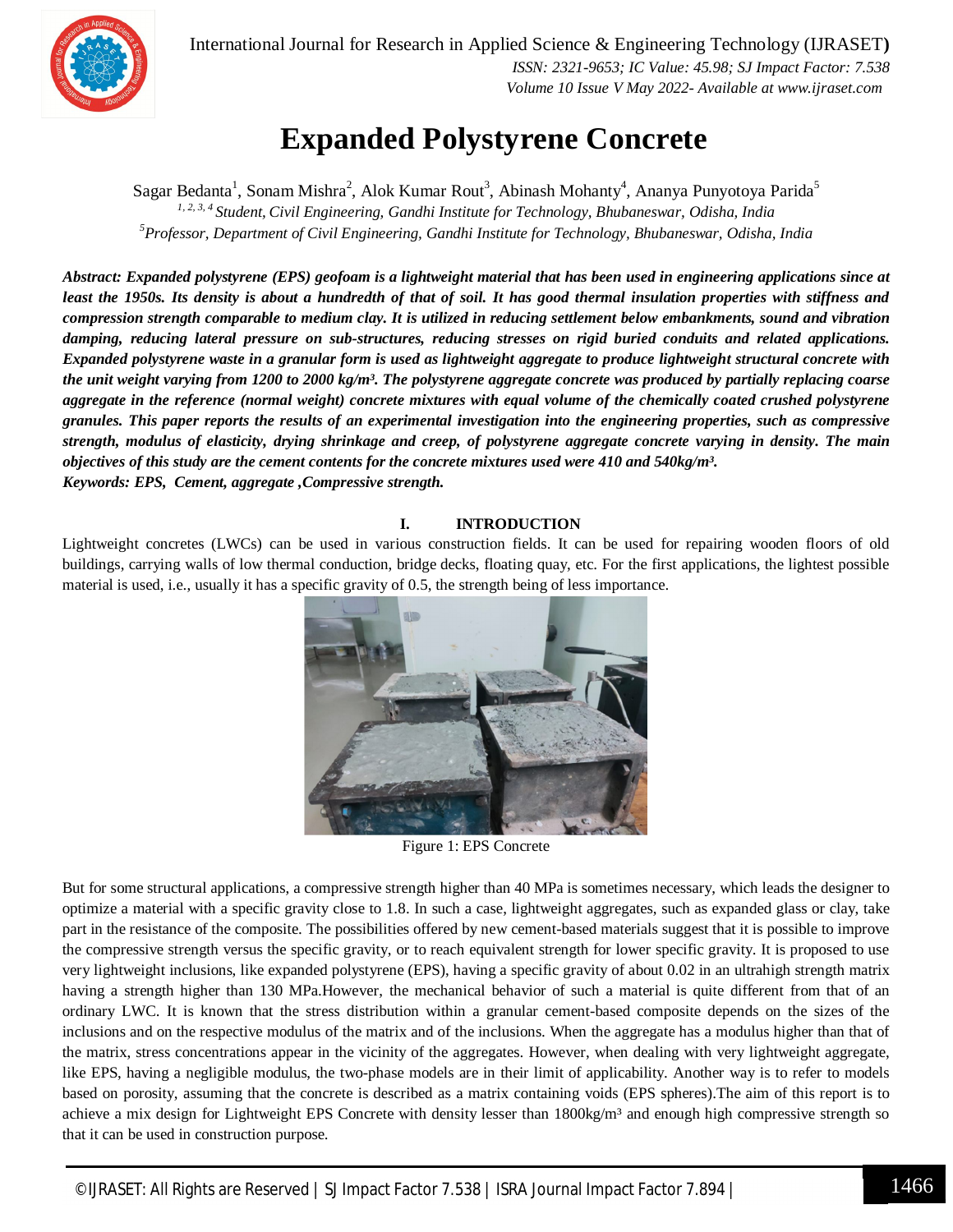International Journal for Research in Applied Science & Engineering Technology (IJRASET**)**



 *ISSN: 2321-9653; IC Value: 45.98; SJ Impact Factor: 7.538 Volume 10 Issue V May 2022- Available at www.ijraset.com*

#### **II. MATERIALS AND MIX DESIGN PRINCIPLES**

The two-phase material is an ultra-high strength mortar and expanded polystyrene spheres (EPS). The basic matrix is of the same type as that used for very high strength concretes (VHSC). It is made with 53 grade Ambuja PPC Cement, silica fume, river sand having a maximum diameter of 300mm, and a polycarboxylate-based super plasticizer. The lightweight inclusions are EPS balls of two different diameters: 1mm and 2mm.



Figure 2: Size of EPS balls used in design

It has been found from experimental data which shows that the compressive strength depends on the inclusions' size of EPS beads, the smallest the size the highest the performance. Experimental results were fitted to an empirical model. The model took into account the packing density and the EPS diameter. Simulations were made using this model, using a very high performance matrix of 180-MPa compressive strength and weightless inclusions. It appears that new materials can be designed in a domain not yet explored on cement-based materials.

#### **III. ACI MIX DESIGN**

Specific gravity of cement : 3.15 Specific Gravity of fine aggregate : 2.40 Specific Gravity of EPS beads : 0.011 Finness modulus of fine aggregate : 3.00 Bulk Density of Fine Aggregate :  $1643 \text{ kg/m}^3$ Bulk Density of EPS beads :6.86 kg/m<sup>3</sup> Specific gravity of Silica Fume : 2.25

*A. Mix Proportions for Trial Number* 

Target strength of mortar is 160Mpa for 1cum

Mix Design is as follows

| w/c               | 0.25                  |
|-------------------|-----------------------|
| $w/c + sf$        | 0.20                  |
| Cement            | 890 kg/ $m^3$         |
| Silica Fume       | 222 kg/ $m3$          |
| Fine Aggregate    | 837 kg/ $m^3$         |
| Water             | $222 \text{ kg/m}^3$  |
| Super Plasticizer | $30$ l/m <sup>3</sup> |
| Coarse Aggregate  | 1:1 by vol. of cement |

It has been found that the density of concrete increases with an increase in cement volume (keeping the EPS volume). The reason for this is that the specific gravity of PC is higher than that of EPS beads. Experiment showed that by mixing ¼, ½, ¾, and 1/1 of the EPS. The Cement to EPS ratio was kept 1:1 by volume, the density of hardened concrete reduced 76, 57, 47, and 39%, respectively, when compared to control sample.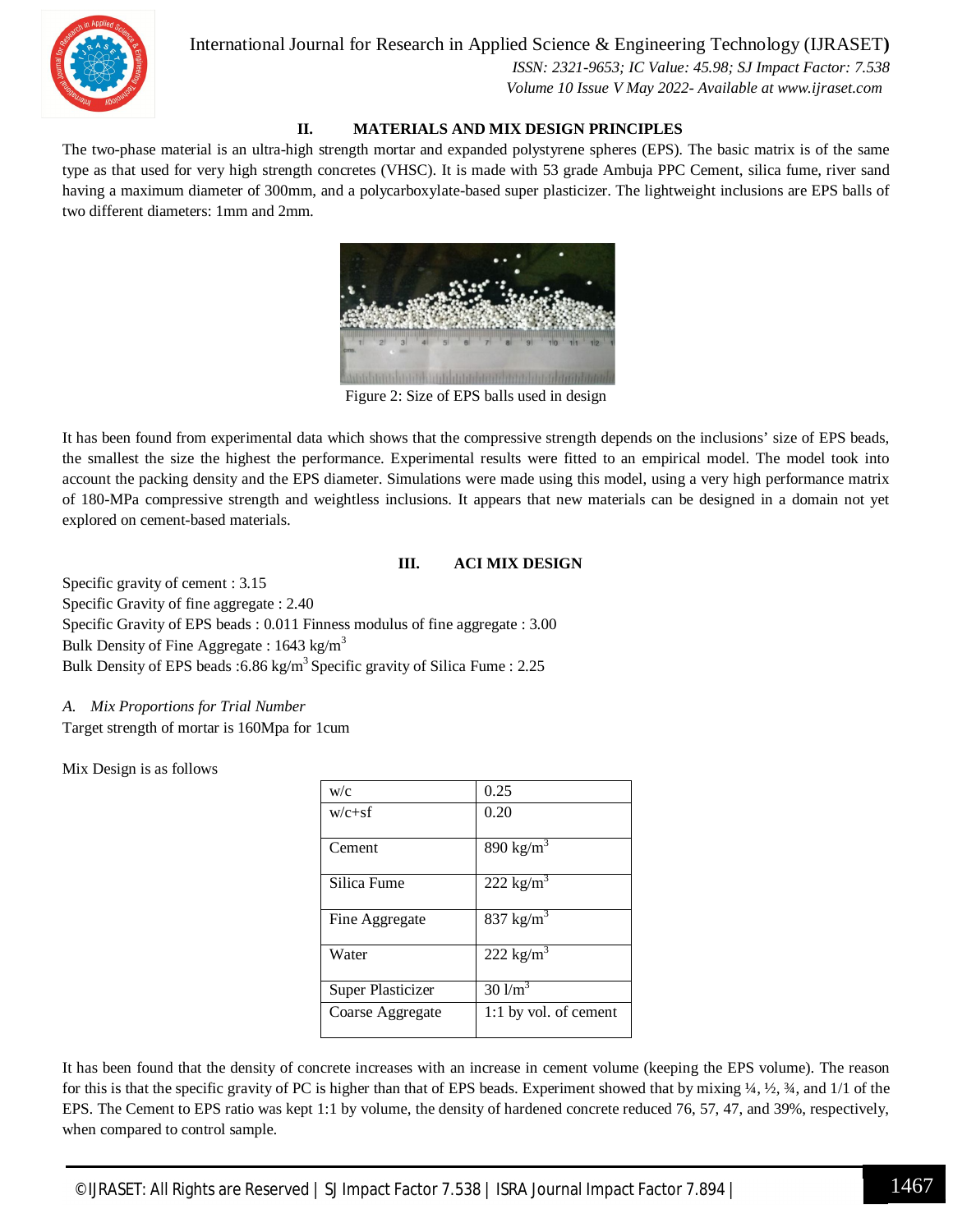

International Journal for Research in Applied Science & Engineering Technology (IJRASET**)**

 *ISSN: 2321-9653; IC Value: 45.98; SJ Impact Factor: 7.538 Volume 10 Issue V May 2022- Available at www.ijraset.com*

When cement ratio decreased from  $1/1$  to  $\frac{3}{4}$ ,  $\frac{1}{2}$  and  $\frac{1}{4}$  compressive strength decreased 77.84%, 86.00%, 92.80% and 99.70% respectively. Hence 1:1 ratio of cement to EPS was selected and since EPS is **hydrophobic**, it has been reported that water absorption is zero even when the beads are immersed in water continuously for one month, thus beads were not taken into account in mix proportion. The mix was prepared by manually mixing the dry stuff (excluding EPS balls) with hand. First of all three dry materials silica fume, cement, sand were mixed thoroughly. After that water mixed with, super-plasticizer were introduced and the mixing maintained till a homogeneous mortar was obtained. At the time when homogeneous matrix was obtained, EPS balls were added into the matrix and again mixing was continued till the balls were found to be distributed homogeneously.

#### **IV. MIXING**

The steel moulds of 150x150x150 mm were oiled properly before filling mortar. The mortar was filled into the moulds in three layers with hand compaction after adding each

successive layer



Figure 3: Filling mortar in moulds

After filling the molds completely with the mortar, a needle vibratoe was used to remove air voids from the mortar. It is to be kept in mind that needle vibrator is used just for few seconds to avoid segregation and floating of EPS balls to surface.After the compaction has been completed, the excess mortar was removed from the moulds with the help of trowel and the surface was levelled. After a setting time of 24 h, concrete samples were demoulded and were taken for curing.



Figure 5: Clearing of top edges

#### **V. CURING**

Curing was done by covering the blocks with a damp cloth for period of 3 days, then the moulds were taken to *KJ Somaiya Polytechnic College, Vidyavihar, Mumbai* for Accelerated Curing.



Figure 6: Accelerated Curing of Cubes in Boiler at 60ºC

Accelerated Curing was done by covering blocks with mould and keeping them in warm water at 60º Celsius in a water boiler. The temperature was maintained for 24 hours and the moulds were taken out of boiler. Cubes were demoulded and were kept untouched for 2 hours. Then again the cubes were kept forcuring in water under room temperature.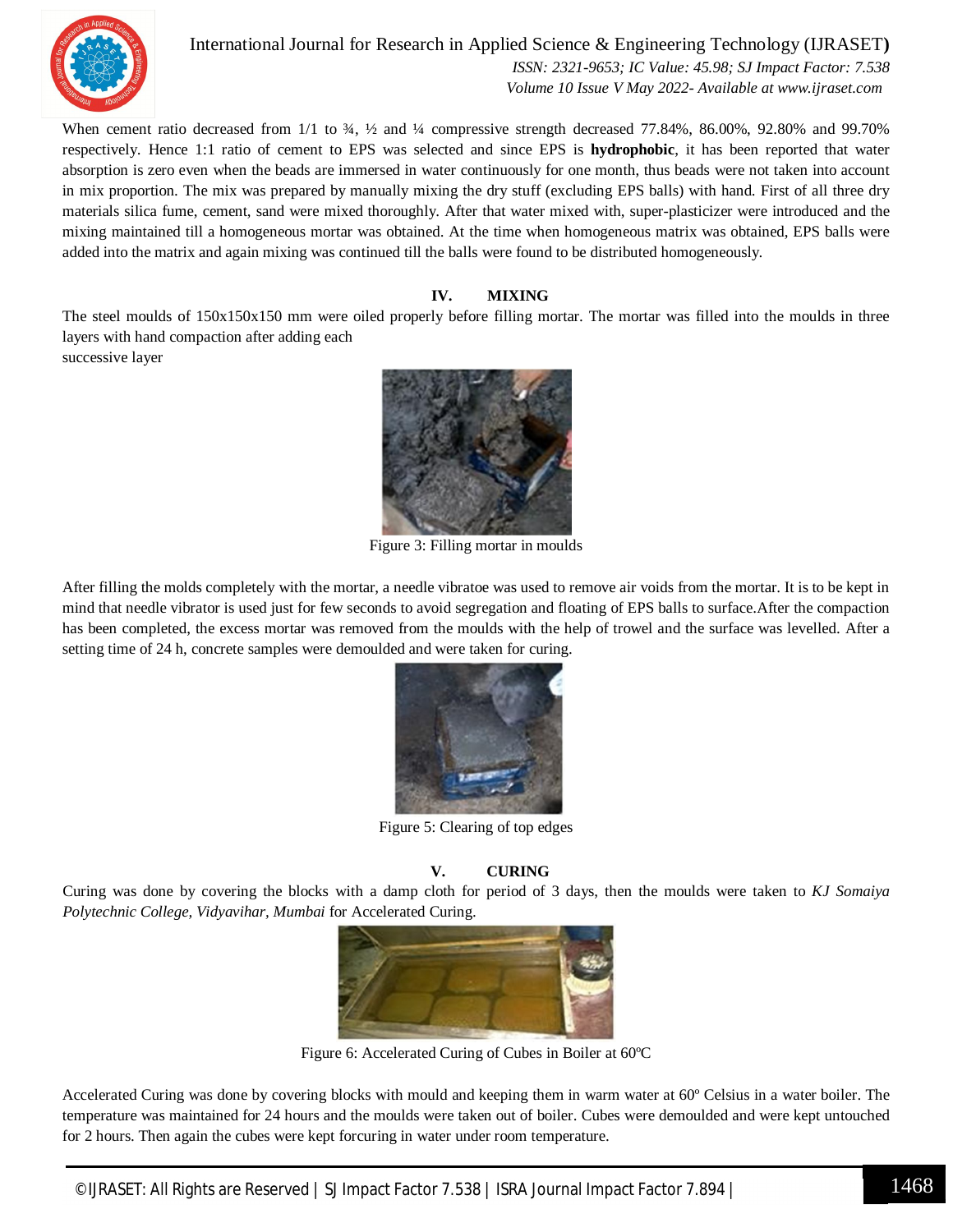International Journal for Research in Applied Science & Engineering Technology (IJRASET**)**



 *ISSN: 2321-9653; IC Value: 45.98; SJ Impact Factor: 7.538 Volume 10 Issue V May 2022- Available at www.ijraset.com*

#### **VI. ENVIRONMENT FRIENDLY MATERIALS**

The thermal (coal based) power plants the world over started producing multitude of coal ash (commonly known as 'Flyash or **Fly**  Ash<sup>'</sup>), which is a waste product otherwise, in the form of finely divided residue resulting from the combustion of ground or powdered bituminous coal or sub bituminous coal (lignite) and transported by the flue gases of boilers fired by pulverized coal or lignite. Then, with the bitter fact the world faced about the disposal of fly ash becoming a serious problem in itself, and on the other hand this fly ash being found to have certain useful cementetious properties, the worldwide statutory and academic bodies allowed addition of up to 35% of fly ash in making the type of cement, commonly known as the Pozzolanic Portland Cement (PPC). This way, the waste product which could have become a serious environmental hazard, has now become a sought-after raw material for manufacture of modern day large-scale produced cement known as the Pozzolanic Portland Cement (PPC). **EPS** is a green building product because it is used as insulation, which improves a building's energy efficiency. EPS is shown to have a longterm, stable Rvalue. A 2009 national study found that EPS provides a substantial reduction in **greenhouse gas emissions** when used to insulate homes in North America. EPS is made from mostly recycled materials is **100% recyclable**. One study found that when compared to fiberglass insulation; it required 24% less energy to produce EPS insulation with an equivalent R-value at a representative volume.Additionally, EPS resists mould growth, which improved indoor environmental quality. It is also flameretardant with no CFCs or HCFCs.EPS can be manufactured locally, which reduces the energy use and cost of transportation. Also, some EPS applications can reduce onsite construction waste and labour cost.

- *A. PPC has certain distinct advantages over OPC, as listed below*
- *1)* Low heat of hydration reducing chances of surface cracks
- *2)* Longer setting time making it more workable than OPC
- *3)* Ultimate strength higher than OPC
- *4)* Lower porosity imparting the concrete more water tightness
- *5)* Lower manufacturing cost compared to OPC 6)Waste utilization making it more environmental friendly.

#### **VII. COST ANALYSIS**

| ruore 1, 21 p conterete per cenn |    |         |                                                                              |  |  |  |
|----------------------------------|----|---------|------------------------------------------------------------------------------|--|--|--|
|                                  |    |         |                                                                              |  |  |  |
|                                  |    |         | (RS.)                                                                        |  |  |  |
| 890 <sub>kg</sub>                |    |         |                                                                              |  |  |  |
| 837kg                            |    |         |                                                                              |  |  |  |
| 222kg                            | 20 |         | 1kg 4440                                                                     |  |  |  |
| 30lit                            | 60 |         | 11it 1800                                                                    |  |  |  |
| 6.23kg                           | 22 | 1kg 137 |                                                                              |  |  |  |
|                                  |    |         | र14010                                                                       |  |  |  |
|                                  |    |         | Material for cubic Quantity Rate Per Amount<br>370 50kg6586<br>1.25 1kg 1047 |  |  |  |

#### Table 1: EPS Concrete per cum

Table 3: Normal concrete per cum

| Material for cubic Quantity Rate Per Amount |                   |      |      |               |
|---------------------------------------------|-------------------|------|------|---------------|
| meter                                       |                   |      |      | (RS.)         |
| <b>PPC</b>                                  | 890 <sub>kg</sub> |      |      | 370 50kg 6586 |
| Sand                                        | 837kg             | 1.25 |      | 1kg 1047      |
| Coarse aggregate                            | $1223$ kg $4$     |      |      | 1kg 4892      |
| Silica fume                                 | 222kg             | 20   |      | 1Kg 4440      |
| Plasticizer                                 | 30lit             | 60   | 1lit | 1800          |
| Total                                       |                   |      |      | र18765        |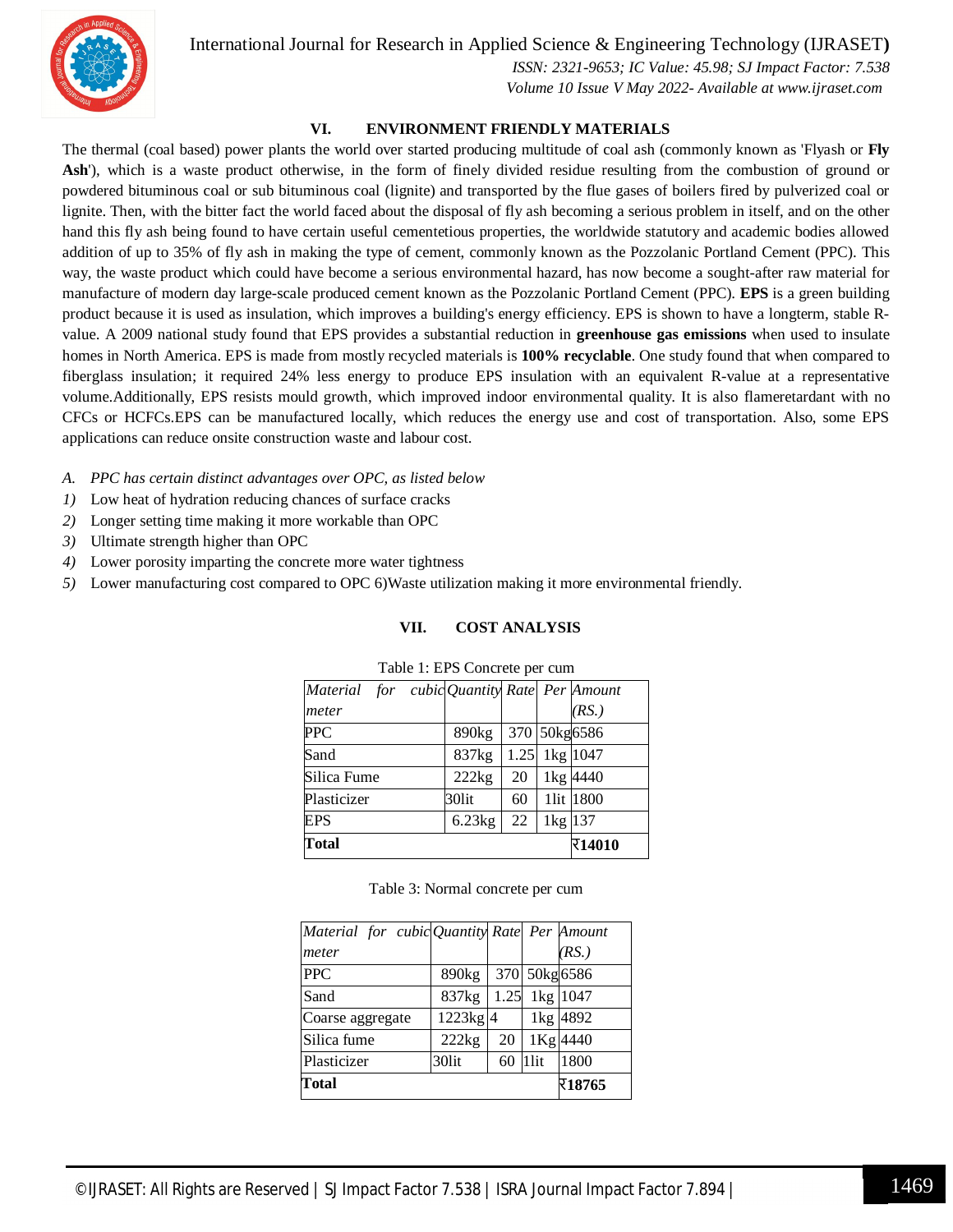

#### International Journal for Research in Applied Science & Engineering Technology (IJRASET**)**  *ISSN: 2321-9653; IC Value: 45.98; SJ Impact Factor: 7.538*

 *Volume 10 Issue V May 2022- Available at www.ijraset.com*

#### *A. Compressive Strength of Cube Test*

A set of 5 concrete cubes were cast & tested is after 7, 14, &28 days for each mix proportion to determine the compressive strength. The test result of cubes is presented in a tabular form.

| %OF        | 7 DAY | <b>14 DAY</b> | <b>28 DAY</b> |
|------------|-------|---------------|---------------|
| <b>EPS</b> |       |               |               |
| 5%         | 8.95  | 13.1          | 16.88         |
| 10%        | 8.1   | 11.31         | 13.77         |
| 15%        | 7.21  | 9.81          | 11.11         |
| 20%        | 6.65  | 8.95          | 10.44         |
| No sand    | 10.21 | 14.71         | 17.33         |

#### Table 3: EPS Concrete per cube

#### **VIII. CONCLUSIONS**

The following conclusions were drawn from the study.

- *1)* Hereby, we have observed that cost of EPS is less compared to that of normal concrete.
- *2)* Increase in the EPS beads content in concrete mixes reduces the compressive and tensile strength of concrete.
- *3)* All the EPS concrete without any special bonding agent show good workability and could easily be compacted and finished.
- *4)* The replacement by using EPS has shown a positive application as an alternate material in building nonstructural members, and it also serves as a solution for EPS disposal.
- *5)* Obtained results suggest that expanded polystyrene concrete has scope for nonstructural applications, like wall
- *6)* panels, partition walls, etc.

#### **REFERENCES**

- [1] IS 383:1970 "Specifications for coarse and fine aggregates from natural sources for concrete", Bureau of Indian Standards, New Delhi.
- [2] IS 456: 2000 "Code of practice for plain and reinforced concrete", Bureau of Indian Standards, New Delhi.
- [3] IS: 10262: 1982, "Recommended guidelines for concrete mix design" Bureau of Indian Standards, New Delhi
- [4] IS 2386:1963 "Methods of tests for aggregates for concrete", Bureau of Indian Standards, New Delhi
- [5] IJRET: International Journal of Research in Engineering and Technology eISSN: 2319-1163 | pISSN: 2321-7308
- [6] ACI Committee 211.2-98 Standard practice for selecting proportions for structural lightweight concrete. Detroit, American Concrete Institute.
- [7] ACI 213R, American Concrete Institute "Guide for structural lightweight aggregate concrete" , Farmington Hills, MI,.